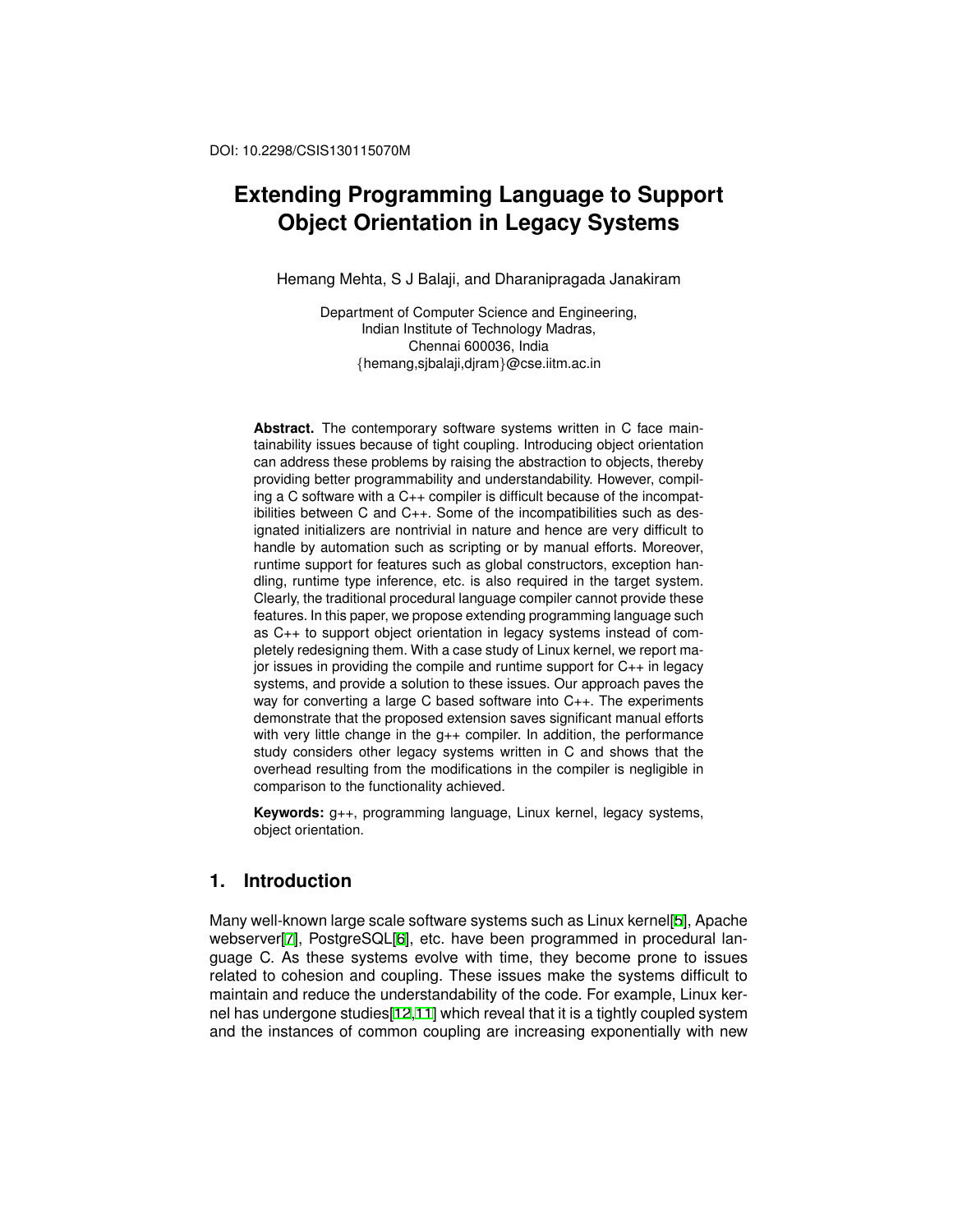versions. Our previous work on object oriented(OO) wrappers[8] shows that the introduction of minimal OO features can help increase the maintainability. There are two main challenges when introducing OO concepts in a procedural language based system. The first is to compile all C files with a C++ compiler. The other challenge is to provide runtime support for features such as invoking of constructors for global and static objects.

Though C++ is perceived as a superset of C language, there are many incompatibilities between them which restrict compilation of the legacy system with a C++ compiler. The incompatibilities between C and C++ can be classified in trivial and nontrivial categories. The trivial issues can be addressed using scripting (e.g. renaming C++ keywords used as identifiers) or can be resolved manually if there are limited instances (e.g. pascal style function definitions). On the other hand, nontrivial issues can not be easily solved by the same means. An example of such incompatibility is support for nontrivial designated initializers.

Designated Initializers(DI) are used for initializing complex datatypes such as structures and arrays as shown in the following code snippet.

```
struct book \{ char name[]; int pages; \}book_var = \{''Programming'', 200 };
       int arr[5] = { 10, 12, 21, 25, 32 };
```
Support for trivial DI was included in C89 standard[1] and C++ standard[3] also conforms to the same. On the other hand, nontrivial DI were introduced in C99[2]. The nontrivial DI provides the following features on top of trivial DI:

*Labeled Initializing:* Structure members can be selectively initialized out of the order in which they are defined.

*Indexed Initializing:* Assign values to specific array members using their indexes.

*Ranged Initializing:* specific range of an array can be initialized.

These features grant increased flexibility of initialization to the programmers. In addition, the absence of explicit constructors for structure variables leads to extensive and complex usage of DI (We shall use term 'DI' for nontrivial designated initializers henceforth.) in a C based software. Since C++ standard does not include DI, compiling a software written in C with g++ is not possible.

In this paper, we present an approach to extend  $q_{++}$  so that it recognizes the ranged, labeled, indexed initialization and nesting of them. With the help of a case study of Linux kernel, we show that it recognizes numerous instances of DI in the kernel and saves significant efforts. The main challenges we envisage are:

1. Different types of DI for structures and arrays,

2. Different combinations of types used in a single initialization and

3. Nested usage of DI in macro preprocessors.

Additionally, we explain how runtime support for  $C_{++}$  can be added in a legacy system with an example of Linux kernel.

The rest of the paper is organized as follows: Section 2 explains the motivation behind extending g++, as compared to other possible approaches. The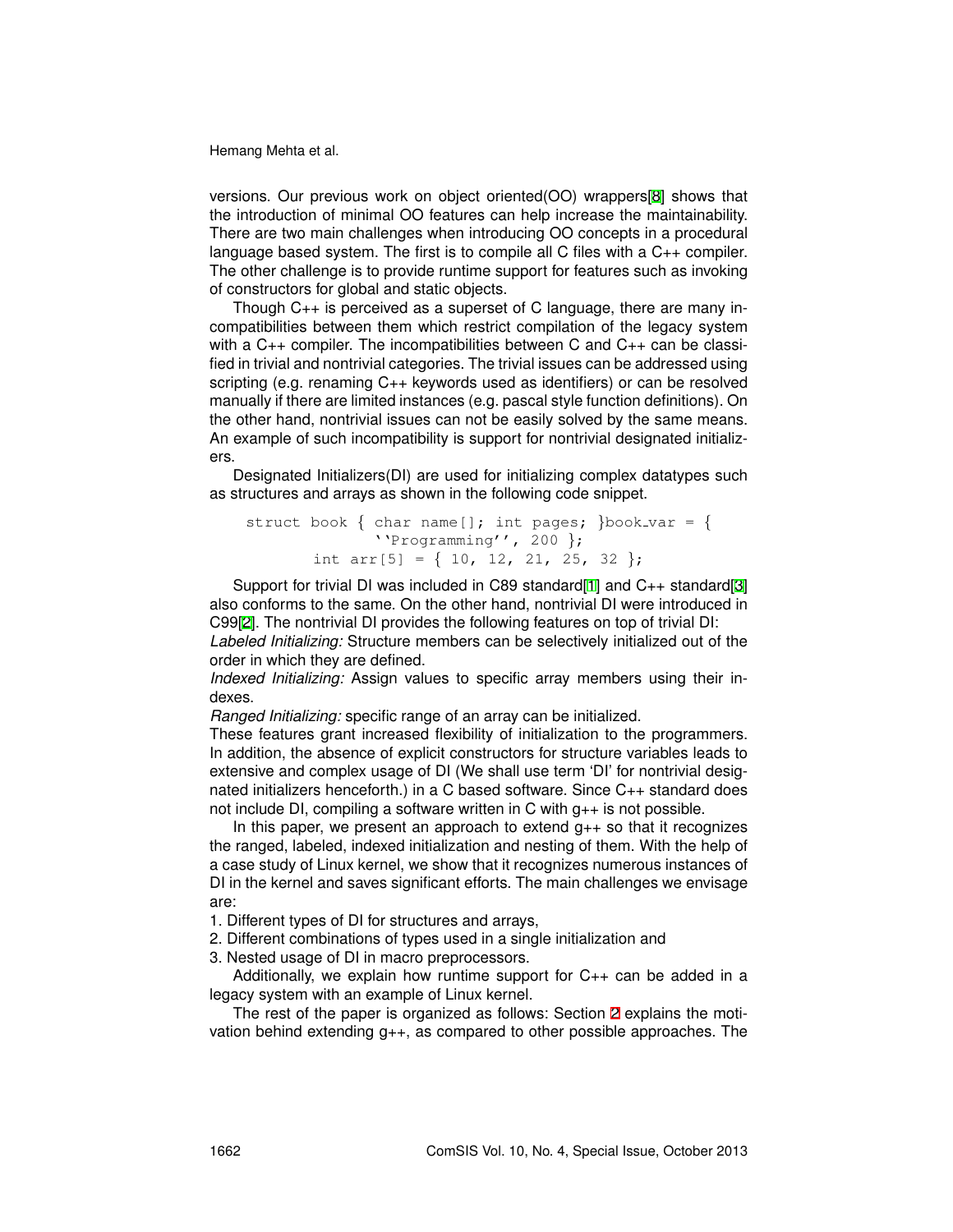design and implementation of the g++ extension are presented in Section 3. Section 4 describes the usefulness of the proposed approach using Linux kernel as a case study and also presents a performance study of the same. In Section 5, we explain how the runtime support for global constructors and volatile typecasting was included in the Linux kernel. The concluding remarks with future working directions are presented in Section 6.

# **2. Motivation**

The first motivation of extending  $q_{++}$  was the absence of support for DI in  $q_{++}$ compiler. It is not included in the latest C++ standard [4] that was developed in 2011. To the best of our knowledge, there have been no attempts in the literature to explore this area. In case of  $C_{++}$ , the complex datatype widely used is class and constructors are used to initialize objects. There was no need previously to statically initialize structure variables because of this, and hence the need for supporting DI was not felt in C++. However, with Linux kernel, we need some structure variables to be initialized at compile time since their initial state is required for system booting. The constructors are ill-suited in this case as they are called only after basic system initialization is complete. Secondly, many systems are implemented with both C and C++ like MySQL[10] and Windows kernel[9]. The primary reason behind this is that C++ provides higher abstractions in form of objects and many other useful features such as inheritance, polymorphism, templates, etc. If  $q_{++}$  could compile DI, the efforts in the development of these system can be significantly reduced. Thus, the primary objective is to make g++ recognize DI. We explain different possible approaches to tackle this issue. We motivate the need of extending  $g_{++}$  as a solution by comparing them with those solutions.

#### **2.1. List Initialization**

C++ standard supports list initialization of structure variables. The list method allows assigning values to *all* members of a structure in the *exact order* in which they are defined in the structure. Hence one approach is to replace labeled DI with list method using an automatic process such as scripting. However, converting labeled DI to list construct has two major issues. Firstly, the uninitialized members of the structure should be assigned their default values. Thus the script performing the replacement has to infer the datatypes of the member variables and their default values. Secondly, the values of members to be initialized have to be ordered. This becomes difficult especially when there is a nesting of DI (i.e. a member of a structure is also a structure and is initialized using the DI) and the nested element is initialized with a macro.

Apart from the labeled DI for structures, indexed and ranged initialzers are also required to be replaced by the list method. The list method is ill-suited if the array is very large and uses indexed or ranged methods.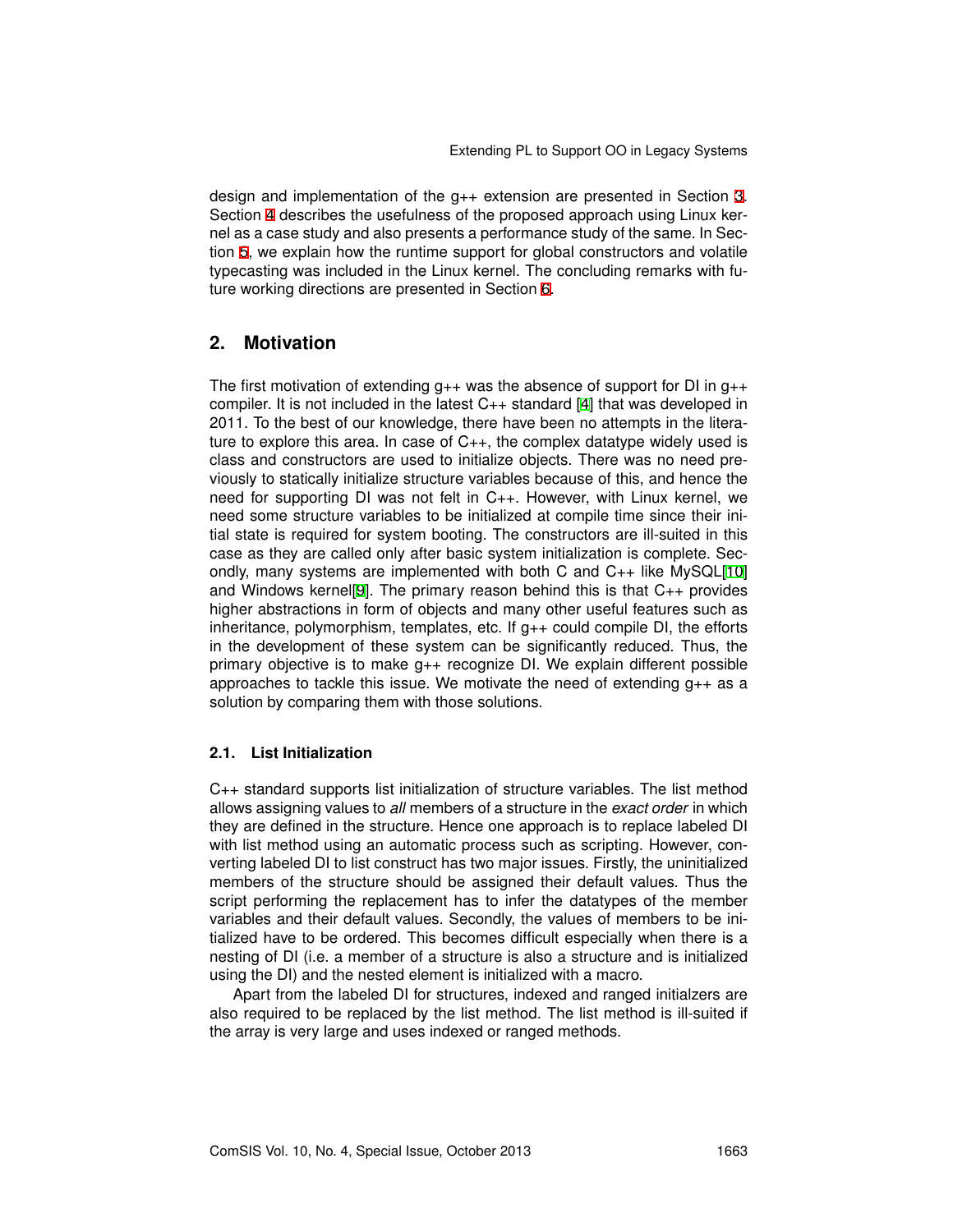#### **2.2. Constructor for Structures**

Another way to make  $q_{++}$  compatible with DI is to replace usages of DI with constructors for structures. However, this method adds another function call at runtime for initialization of structure members adding to overhead. If these variables are in global scope, then there are two issues. The first is that static (compile time) initialization is not possible, which is a requirement in case of Linux kernel. This is because when the system boots, some global system variables should be initialized before global and static constructors are called. Moreover, the order among global constructors can not be guaranteed. This means that if an uninitialized global structure variable is being used in another initialization, it may lead to system crash. Finally, this method is not suitable for array initialization and hence the issues of ranged and indexed initializations remain unresolved.

#### **2.3. Extending g++**

We examined two different approaches other than extending the C<sub>++</sub> compiler. We found that both the approaches are difficult in implementation as well as in verification of their correctness. This is because large systems like Linux kernel have various ways in which DI are used and it is a cumbersome process to examine all of them. An example of one such usage of DI in Linux kernel is shown in Figure 1.

```
static struct {
    atomic t load balancer; Labeled initialization
                                                 Ranged initialization
    cpumask t cpu mask;
} nohz __attribute_((_aligned_((1 << (7)))) = +
 .load_balancer = (-1) }
.cpu_mask = (cpumask_t) { { [0 \ldots (((32)+32-1)/32)-1] = 0UL } },
\mathcal{F}
```
**Fig. 1.** A precompiled code snippet from kernel/sched.c, the scheduler of Linux kernel. It shows nesting of labeled  $($ load balancer) and ranged initializer(cpu mask) with labeled initializer(nohz).

The automation used for one software may not work for other softwares as the use cases may be different for them. In this way, changing the  $C_{++}$  compiler is a practical and easy solution to the problem. The proposed extension of g++ allows out-of-order and selective initialization of members. It also facilitates static and global initialization as it is done by gcc for any C based system. In addition, it is independent of the target software and does not involve any effort on the developer's part to apply any script or perform any kind of manual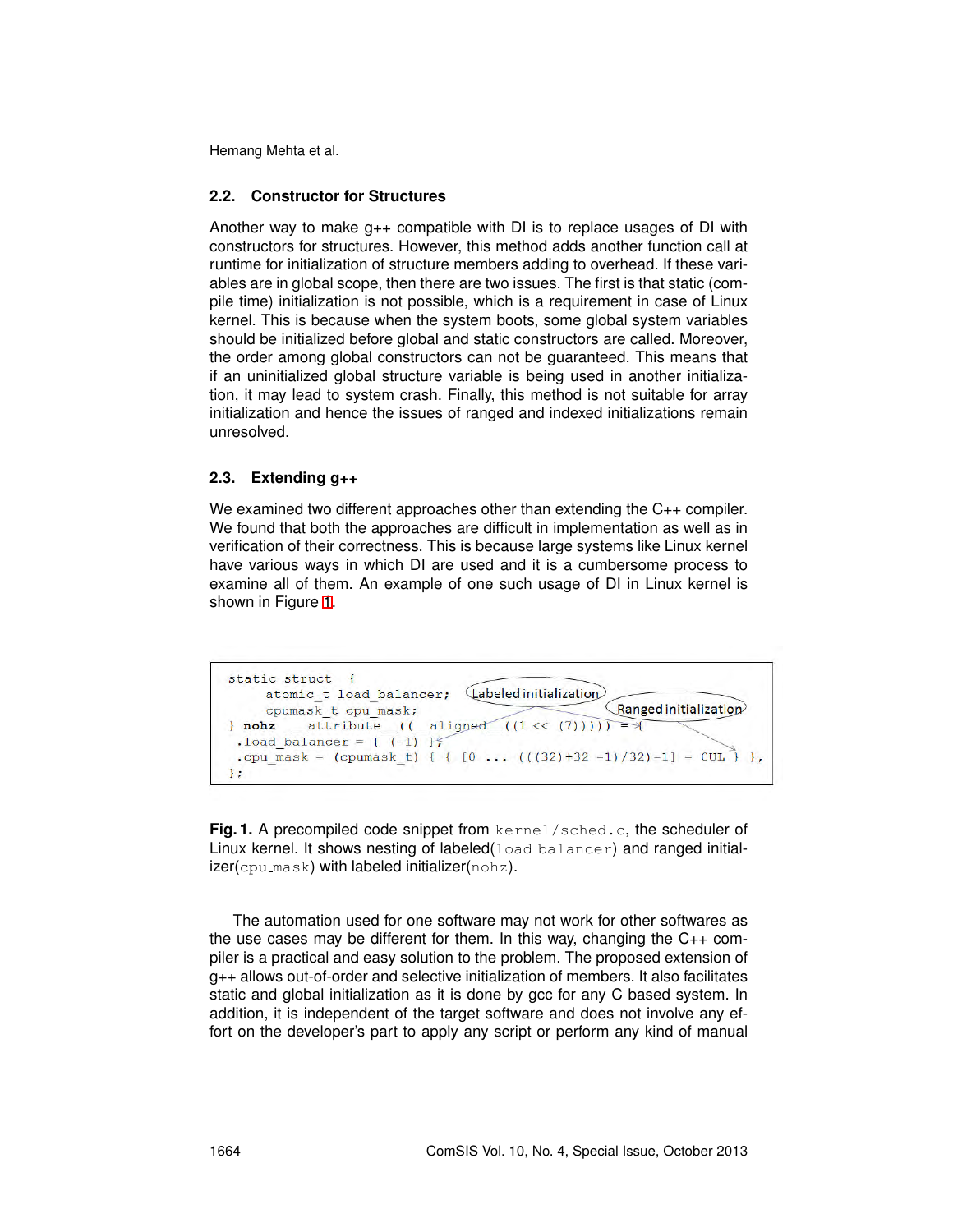modification. Finally, as will be explained in Section 3, it is relatively simple and involves changing only 3 files of g++ source code.

### **3. Design and Implementation**

This section explains the design and implementation of the extension to support designated initializers in C++ compiler. We have designed the extension with g++ version 4.4.5 as the base compiler. The proposed design primarily involves recognizing DI and performing corresponding semantic actions. Though this process spans across only 3 files, identifying the places to modify required careful analysis of the compiler code. The files to be modified for the implementation of the design include parser.c, decl.c and typeck2.c. They are part of the  $g_{++}$  branch of gcc compiler source tree( $gcc/cp/$ ). Each file represents a phase which the code being compiled passes through. In this section we explain the extended functionality of each phase to recognize all 3 DI types.



**Fig. 2.** The g++ extension design to recognize labeled, indexed and ranged lnitializer involving parser, declarator and type-checker.

**Parser:** Since C<sub>++</sub> standard does not include DI, the original parser throws syntax error when it encounters out of order labeled initializer. In order to support the same, we have added grammar rules in  $g++$  parser. These rules recognize the signature patterns of DI and store initializer (values) and identifiers (member variables) in a list. This list is known as unprocessed vector, which is a fixed size array. The outcome of this process is shown in column 1 of Figure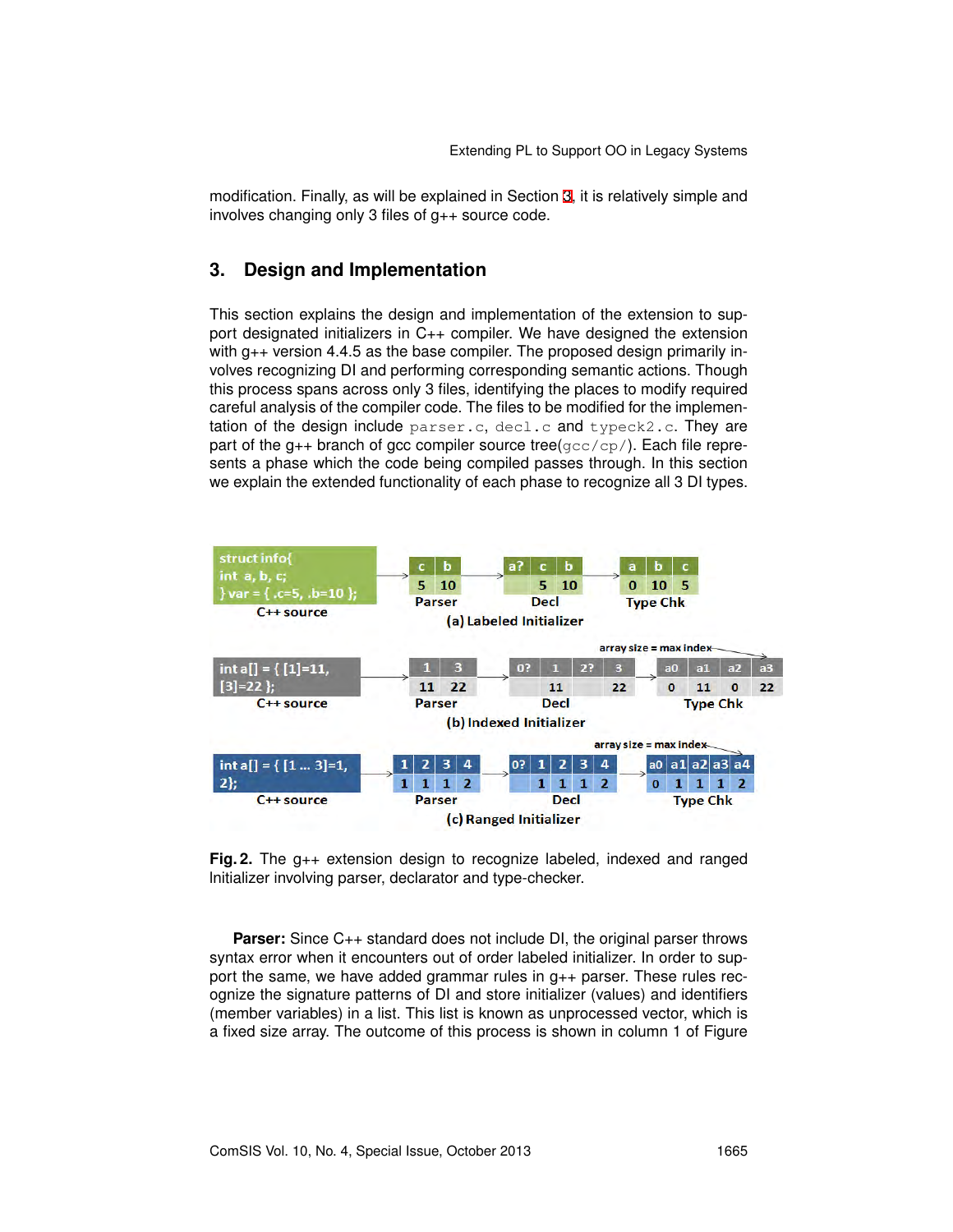2 (corresponding to the first phase). The parser passes the vector to declarator of  $g_{++}$ .

**Declarator:** We have modified the declarator to process the unprocessed vector provided by the parser based on the type of initializer. The declarator validates the vector by checking if any identifiers are left uninitialized. It creates entries for uninitialized identifiers in the vector and marks them as 'erroneous' (See Figure 2, column 2). The partially processed vector is then passed on to the type checker.

**Type-checker:** The type checker has been refactored to consume the vector passed by the declarator and to perform final processing on the same. It infers the type of the identifiers of the erroneous entries for structures. It assigns default values to such identifiers with the assistance of back-end of the g++ compiler. The basic datatypes like numbers are assigned 0, pointers are assigned NULL, characters are assigned '*\*0' and boolean identifiers are assigned 0-bit. On the other hand, derived datatypes are broken into basic datatypes based on their members and the same procedure is followed.

For array (indexed and ranged) initializers, type-checker scans the initialization list till the end when explicit size is not provided. Then it allocates memory of the size according to the maximum index specified in the initialization. All erroneous entries are filled with 0. This accomplishes the processing of vector and the values are copied to the actual structure / array members as shown in the last phase of Figure 2.

### **4. Evaluation**

The evaluation of the proposed  $g_{++}$  extension is divided into two parts. The first part explains how the extension reduces manual efforts by using Linux kernel as a case study. The second part presents the comparison of both original and extended compiler by measuring their performances.

#### **4.1. Case Study: Linux Kernel**

We explain the evaluation of the proposed extension to  $g_{++}$  in this section using Linux kernel as a case study. Linux kernel is a large software written in C, which makes extensive use of DI to initialize its global variables. We measure the increased productivity and ease of porting Linux kernel to C++ by counting the number of occurrences of DI in different subsystems.

We have extended gcc version 4.4.5 to count the number of DI instances everytime it encounters one. Table 1 shows the counter values calculated after the compilation of Linux kernel 2.6.23 with the modified compiler.

The experiment shows that more than 5600 variables are initialized using DI in core kernel and other subsystems of the Linux kernel. This result shows that making manual modifications is not a feasible solution. We have already seen how complex the usage of DI in the kernel can be, which renders scripting ineffective as an option. On the other hand, our extension only modifies 238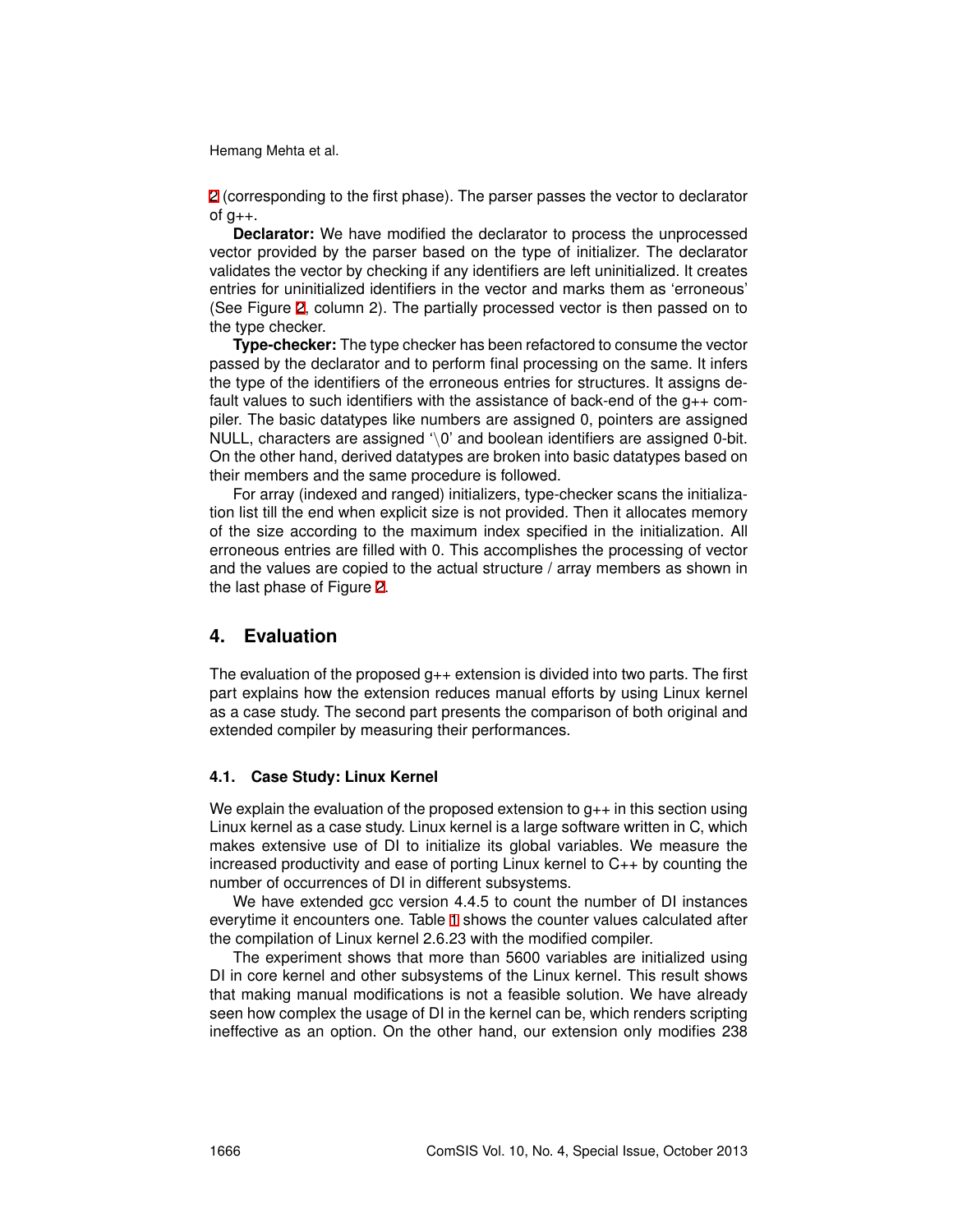| Kernel Subsystems     | Labeled | Indexed | Ranged | Total |
|-----------------------|---------|---------|--------|-------|
| Core                  | 750     | 30      | 109    | 889   |
| Memory                | 165     |         | 2      | 168   |
| <b>Network</b>        | 1415    | 0       | 225    | 1640  |
| File System           | 509     | 0       | 41     | 550   |
| Architecture          | 300     | 16      | 90     | 406   |
| <b>Device Drivers</b> | 1818    |         | 124    | 1949  |

**Table 1.** Number of instances of designated initializers of different types in Linux kernel 2.6.23 as counted by the g++ extension (Core includes management of processes, timers, scheduling, etc.)

lines (including addition, removal and modification) of the compiler source code. Thus, our exploration in modifying  $g++$  is justified by the results.

#### **4.2. Performance Study**

Performance is one of the key concerns when a system such as compiler is refactored. In order to discover the overhead that results from the proposed extension of g++, we compared building times for 3 different systems; Linux kernel, Apache HTTPD (Web) server and PostgreSQL database. Our objective here was to ensure that performance is not sacrificed in order to gain more functionality. Additionally, this experiment verifies how the new compiler compares with the original one while compiling other systems than the Linux kernel.

The base system for the experiments consisted of Intel Core i7 quad core CPU at 2.4 GHz, 6GB RAM and Fedora 13 operating system. gcc compiler version 4.4.5 was used as original compiler and the same version was modified as explained earlier in the paper. The Linux kernel version was 2.6.23 while the versions of PostgreSQL and HTTPD were 9.2.4 and 2.4.6 respectively. The compilation times for building these systems were obtained using  $t_1$  ime utility of Linux to the precision of millisecond.

nel, Apache HTTPD server and PostgreSQL database

**Table 2.** Comparison of building (compilation) times (in seconds) for Linux ker-

| Extended Compiler Orignial Compiler |         |  |
|-------------------------------------|---------|--|
| 774.060                             | 774.039 |  |
| 75.938                              | 75.940  |  |
| 211.381                             | 211.384 |  |
|                                     |         |  |

Table 2 summerizes the results of the experiment carried out for comparing the performance of both versions of compiler. It is evident that Linux kernel is the largest among all systems that were tested, as it takes longest to build. The extended compiler takes slightly longer time for Linux kernel than the original one since it has numerous instances of nontrivial designated initializers.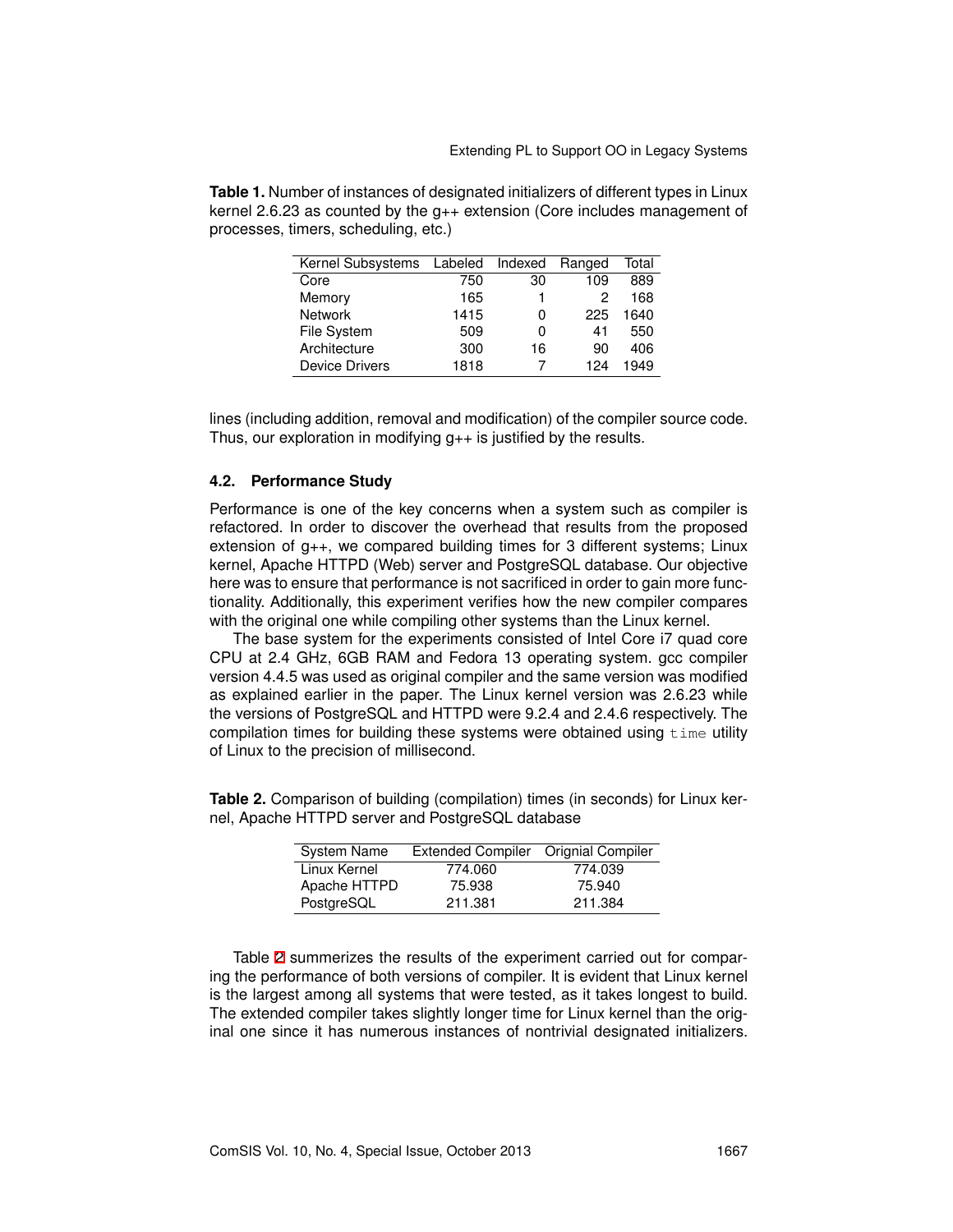However, the overhead in this case is in order of milliseconds, which is a very small fraction of the total time taken for compiling the kernel and hence can be considered to be reasonable.

On the other hand, HTTPD and PostgreSQL are compiled in almost the same time by both the compiler versions. Again, the reason being the absence of nontrivial designated initializers. Thus, it can be observed that the modifications in the compiler do not have any adverse effect on the compilation of the software that does not utilize nontrivial designated initializers heavily.

# **5. Runtime Support for g++ in Linux Kernel**

The Linux kernel needs built-in library support for basic operations since it is the only code in execution during the bootstrap of the system and it can not use any runtime linking for library functions. Hence certain C library functions and runtime have been included in Linux source tree at lib/ directory. In order to include runtime support for  $g_{++}$ , we added the necessary files from  $g_{++}$  source to this location. This section explains the issues that arose during this process and how they were addressed.

### **5.1. Volatile Typecasting of Complex Types for C++**

**Background:** In some cases, certain compiler optimizations are a hindrance to the functional objective of the program. Usage of memory mapped I/O in Linux kernel is one such instance. In memory mapped I/O, an I/O device is mapped to a memory location. Accessing that location results in read/write operation on that device. However, compiler optimizes that location to be accessed from cache memory only and the operation does not happen on the device.

**Problem:** In order to stop compiler from optimizing operations on certain variables (memory locations), they are typecast as volatile in C. Linux kernel uses this mechanism very often. It uses ACCESS ONCE macro to accomplish this task. Following is the definition of ACCESS ONCE macro.

```
#define ACCESS\_ONCE(x) (*(volatile typeof(x)*)&(x))
```
This definition works well in C compiler for complex datatypes such as structures. However, this definition only works for basic datatypes in g++.

**Solution:** We have extended this definition to make it compatible with g++ using runtime type inference (RTTI) and reinterpret casting. Basically the central idea of the solution is as follows:

- 1. Infer the type of data at runtime using typeid construct of  $g_{++}$ .
- 2. If the datatype is basic, the C style definition should be used.
- 3. In case the datatype is complex, reinterpret casting should be used.

The reinterpret cast, as defined by the C++ standard [4], allows casting of a pointer to any other (including unrelated) type. Additionally it ensures that if the pointer is cast back to the original type, its value is preserved. This is achieved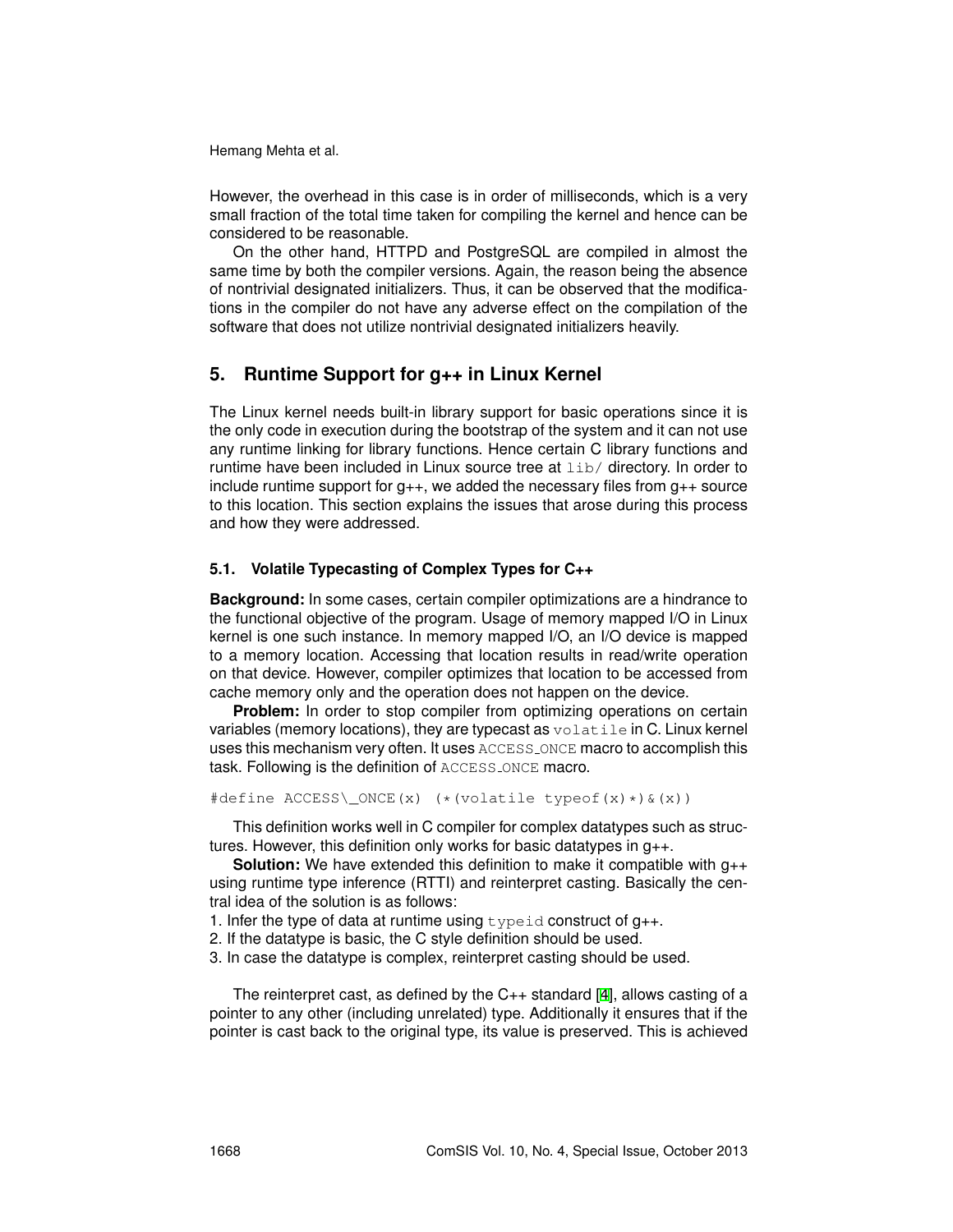by reinterpreting the bit pattern of the value to the target type. Thus, when used with volatile, reinterpret cast treats the variable as volatile, and directs the compiler not to apply any cache optimization on the variable.

The definition of ACCESS ONCE macro, according to the proposed solution, is shown below:

```
#ifdef __cplusplus /*g++ compiler*/
#include <iostream>
#include <typeinfo>
using namespace std;
#define ACCESS ONCE(x)
 ( typeid(x).name()[0] == 'P' || \setminustypeid(x).name()[0] == '1' || \
              typeid(x).name()[0] == '2')
 ? reinterpret_cast<volatile typeof(x) &>(x) \
 : (* (volationile type of(x) *) & (x))#else /*C compiler*/
#define ACCESS_ONCE(x) (*(volatile typeof(x)*)&(x))
#endif
```
In this definition, typeid() and typeof() are RTTI constructs, which explains the necessity of runtime support for C++ in Linux kernel. It returns 'P', '1' or '2' in case of pointers, structures and classes respectively, implying that the identifier is of complex type and reinterpret cast should be used to make it volatile.

### **5.2. Global Constructors**

**Background:** The constructors for global and static objects are usually called by a special function named  $\text{Id}_2$  do global ctors aux (void), which is inserted by  $g++$  compiler in the linked object file. It is called before the main() function and thus before any possible usage of the global/static objects. Similarly, destructors are called after main() using a special function which is inserted by g++ compiler. In order to achieve this, a compiled object file is linked with crtbegin.o and crtend.o files. These pre-generated files are used by  $g_{++}$  to traverse through the given file to find global and static objects. For each such object its constructor and destructor are placed in the lists of global constructors and destructors respectively. The starting and ending of each list is denoted by  $g_{++}$  compiler variables  $\_CTOR\_LIST$  and  $\_CTOR\_END$ in case of constructors; and LDTORLLIST, LDTOR END in case of destructors. ..do.global.ctors.aux function traverses the constructor list in downward fashion, i.e. from \_\_CTOR\_END to \_\_CTOR\_LIST.

**Problem:** For normal application programs, this is handled by  $q_{++}$  and the linker automatically. However, for Linux kernel, we have to provide this runtime support. Hence we had to add that support in Linux kernel by adding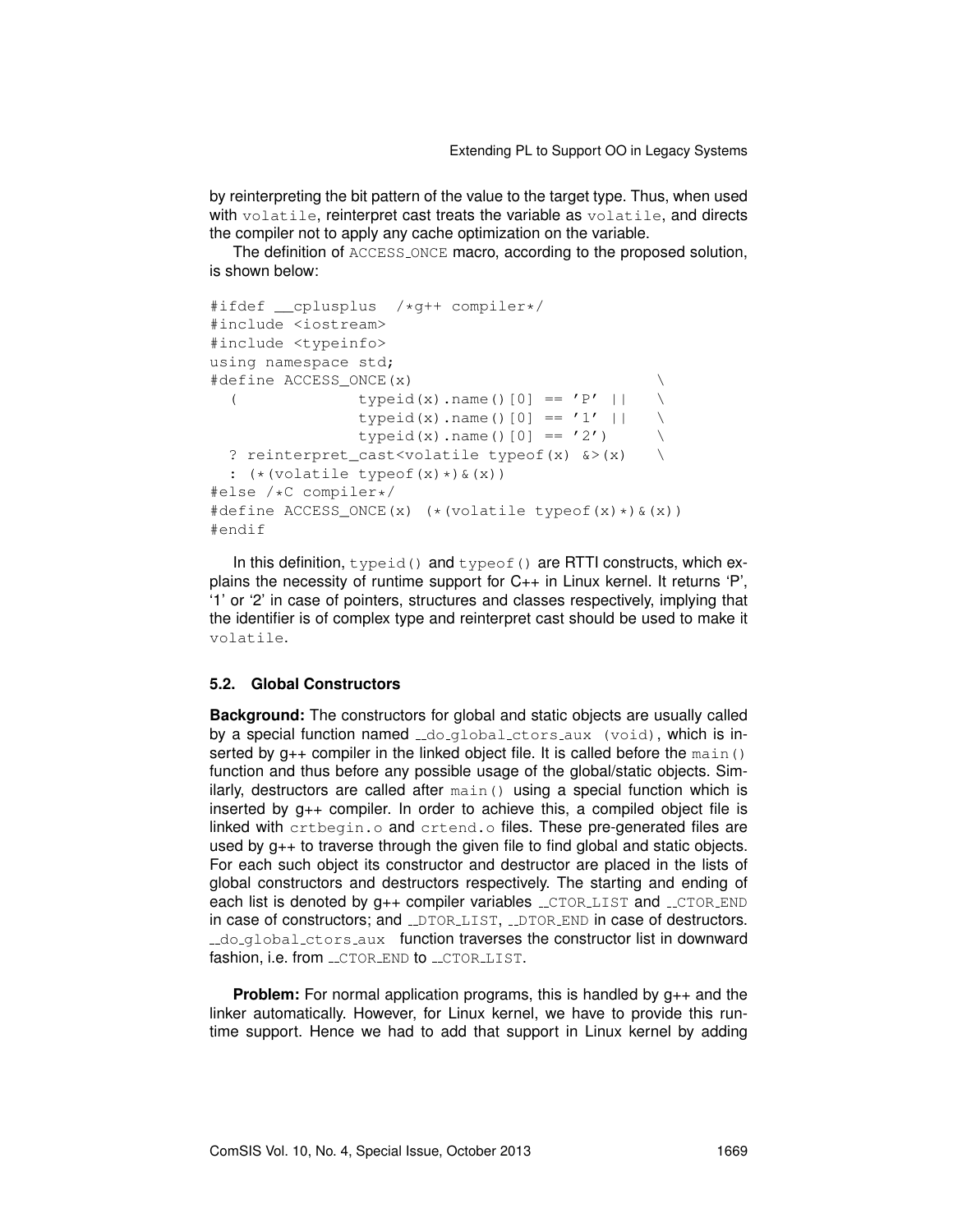

**Fig. 3.** The memory layout of vmlinux kernel image depicting boundary crossing of .ctors section and its solution

 ${\sf crstuff.c}$  file and libstdc++ directory from source of  $g_{++}$ . We also made suitable changes in the kernels makefiles at different levels, so that a C++ file can be compiled with  $q_{++}$  compiler. However, in the existing  $q_{++}$  files for that support, while traversing through constructor list, the initial boundary  $($ \_ $\text{CTOR}$ \_ $\text{LIST})$ was getting missed. This led to function  $\text{Id}_Q$  denoted  $\text{Id}_Q$  and  $\text{Id}_Q$  into the previous section of constructors. This resulted in execution of non-executable data and subsequently crashing of kernel.

**Solution:** Figure 3 shows the layout of  $vmlinux$ , the kernel image in the memory. It is an  $e \perp f$  image that is made of different sections. We have added a new boundary for  $\_ \text{CTOR}\_ \text{LIST}$ , the beginning of the constructor section which ..do global ctors aux function checks when it iterates through the list. We have added this symbol as a kernel image (vmlinux) symbol, which  $q_{++}$  compiler can access in  $\text{Id}_q$   $\text{Id}_q$   $\text{Id}_q$   $\text{Id}_q$  aux function. The actual definition of the symbol is as follows:

```
#ifdef CONFIG_CONSTRUCTORS
#define KERNEL CTORS() . = ALIGN(8);
                       VMLINUX SYMBOL( ctors start) = :*(.ctors) \
```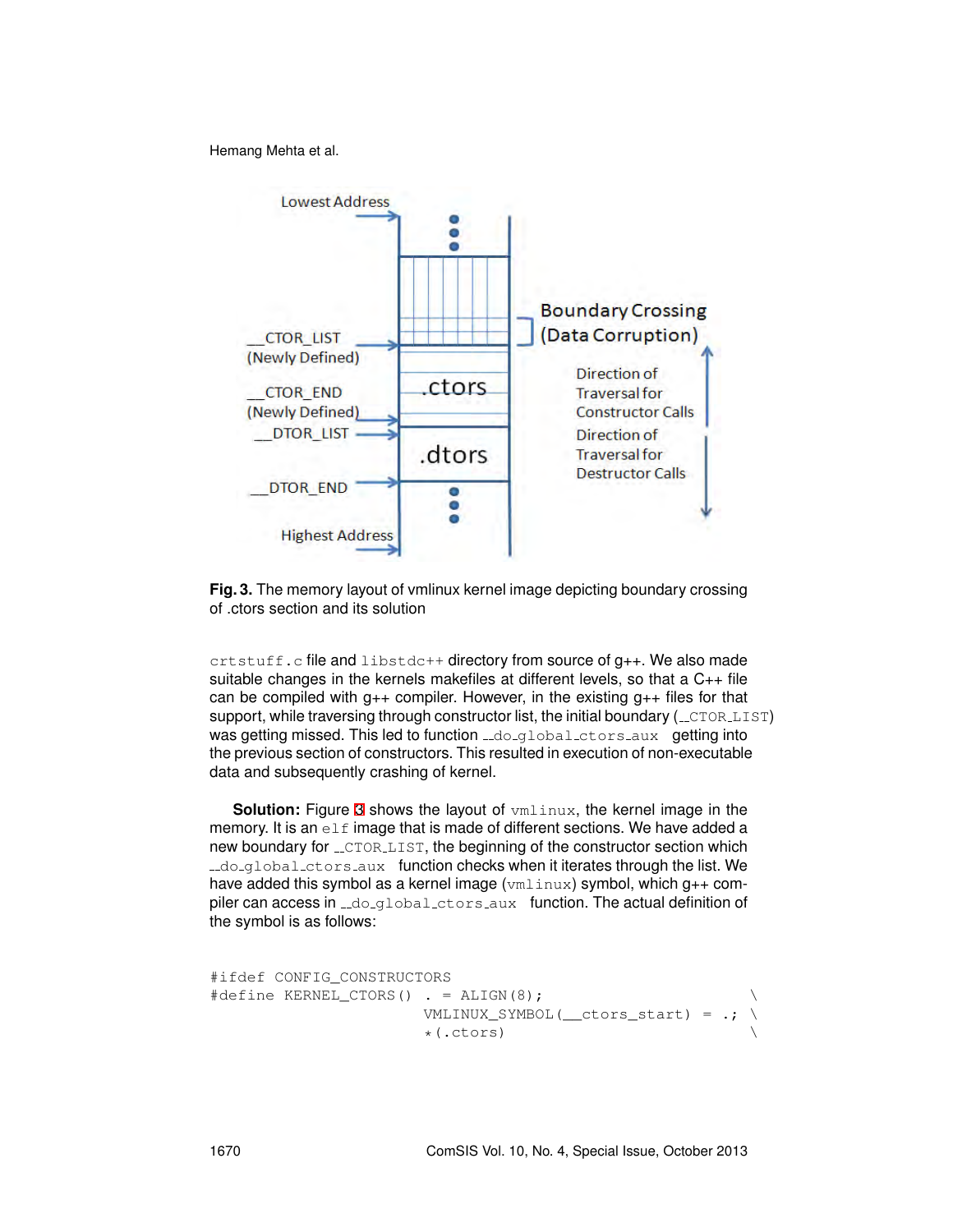```
VMLINUX SYMBOL( ctors end) = .;
#else
#define KERNEL CTORS() VMLINUX SYMBOL( ctors start) = .; \
                       *(.ctors) \
                       VMLINUX_SYMBOL(__ctors_end) = .;
```
#endif

# **6. Conclusions and Future Work**

This paper presented how object orientation can be supported in a large scale system such as Linux kernel by extending g++ compiler. As a part of compiletime support, a g++ extension for nontrivial designated initializers(DI) for structures and arrays was added. It handles usage of ranged, indexed, labeled and nesting of all types of DI in an application transparently. Furthermore, the paper showed how global constructors and volatile typecasting in C++ can be supported in Linux kernel. Finally the experiments proved that the proposed approach saves a lot of manual efforts with a very reasonable overhead.

We envisage that an automated tool for converting legacy systems written in C into C++ can be well appreciated by the software engineering community. At present, the proposed approach has limited features and there are still many incompatibilities between C and C++ that require addressing. In future, this tool can be made more enhanced and sophisticated by integrating the modified compiler with scripting support to tackle these issues. This tool can be used to cater to specific issues of other legacy systems, as opposed to just Linux kernel. At a later stage, this work can be extended to raise abstractions from objects to services in legacy systems. The services are more abstract than procedures or objects and hence are independent of the language they are implemented in, which can make maintenance of the legacy systems easier.

**Acknowledgments.** The authors acknowledge Prateek Dhawaalia, IIT Madras for his inputs in implementation of the g++ extension. The authors also thank DIT, Government of India for financially supporting this work.

### **References**

- 1. ISO/IEC 9899:1990 Programming languages C (1989), [http://www.iso.](http://www.iso.org/iso/catalogue_detail.htm?csnumber=17782) [org/iso/catalogue\\_detail.htm?csnumber=17782](http://www.iso.org/iso/catalogue_detail.htm?csnumber=17782)
- 2. ISO/IEC 9899 Programming languages C (1999), [http://www.open-std.](http://www.open-std.org/jtc1/sc22/wg14/www/standards.html#9899) [org/jtc1/sc22/wg14/www/standards.html#9899](http://www.open-std.org/jtc1/sc22/wg14/www/standards.html#9899)
- 3. ISO/IEC 14882:1998 Programming languages C++ (2005), [http://www.iso.](http://www.iso.org/iso/catalogue_detail.htm?csnumber=25845) [org/iso/catalogue\\_detail.htm?csnumber=25845](http://www.iso.org/iso/catalogue_detail.htm?csnumber=25845)
- 4. ISO/IEC 14882:1998 Programming languages C++ (2011), [http://www.iso.](http://www.iso.org/iso/catalogue_detail.htm?csnumber=50372) [org/iso/catalogue\\_detail.htm?csnumber=50372](http://www.iso.org/iso/catalogue_detail.htm?csnumber=50372)
- 5. Beck, M., Bohme, H., Kunitz, U., Magnus, R., Dziadzka, M., Verworner, D.: Linux kernel internals. Addison-Wesley Longman Publishing Co., Inc. (1996)